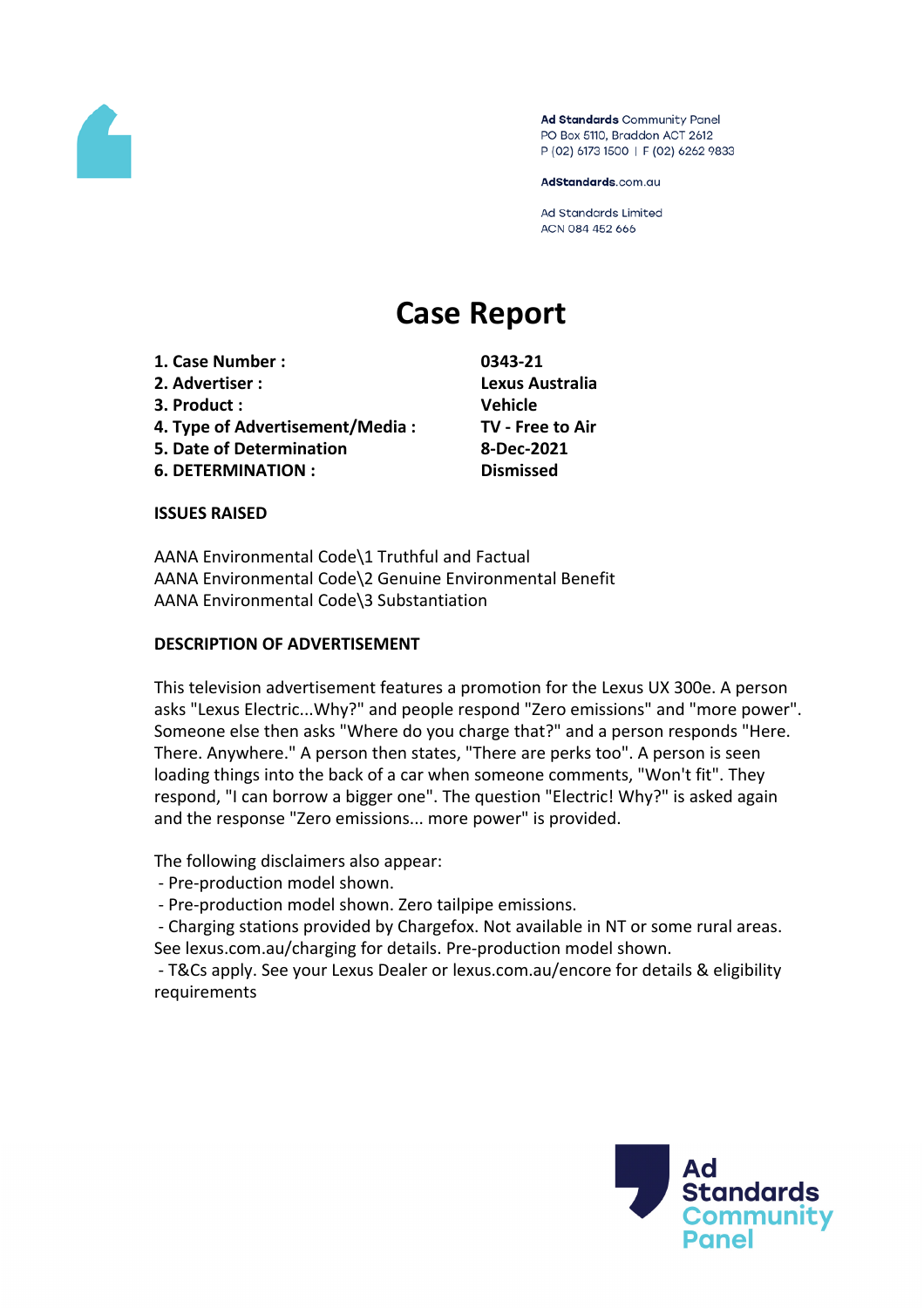

#### **THE COMPLAINT**

A sample of comments which the complainant/s made regarding this advertisement included the following:

*The ads claim that Lexus Hybrid are zero emissions. This is false as creating the car causes emissions, charging the car causes emissions and filling the tank with petrol causes emissions*

*Electric battery powered vehicles such as the LEXUS in the ad are not, taken as a whole of life sense are in no way ZERO EMISSION VEHICLES. The manufacturing process of the materials, the production of the vehicle from the component parts, in all of the supply chain activities produce emissions. When the vehicle is purchased and then driven it needs constant charging from charging points which in all circumstances cannot be guaranteed as zero emissions sources. In fact I have seen papers which mention higher whole of life emissions for electric vehicles versus a similar size LEV powered by petrol diesel or gas. In addition disposal of the vehicle at end of life is currently intensive and requires significant energy input from currently non zero emissions sources. Simply this particular vehicle is not zero emissions and should not be marketed as such. I do not have access to documents currently however these can be provided upon request. Any qualified and experienced automotive engineers with no ties to the electric vehicle industry could confirm the basic premise that this vehicle is not a zero emissions vehicle.*

## **THE ADVERTISER'S RESPONSE**

Comments which the advertiser made in response to the complainant/s regarding this advertisement include the following:

*We refer to your recent letter dated 24 November 2021 in relation to Complaint Reference 0343-21 (the Complaint) and your subsequent email dated 29 November 2021 confirming that due date for response by Lexus was updated to 6 December 2021. Thank you for granting our request for a short extension.*

*Your letter refers to two advertisements broadcast on free to air channels SBS and Ch7, by Lexus Australia (Lexus) featuring electric vehicles. Lexus takes any complaints relating to its advertisements seriously and responds as follows.*

## *The Advertisement*

*Firstly, Lexus was unable to identify the advertisement mentioned in the complaint received on 19 November 2021, as Lexus does not claim hybrid vehicles as zero emission in any of its advertisements. As a consequence Lexus cannot respond to this complaint.*

*A digital copy of the advertisement received on 22 November 2021, together with associated documents featured in this campaign have been enclosed with this letter (Advertisement).*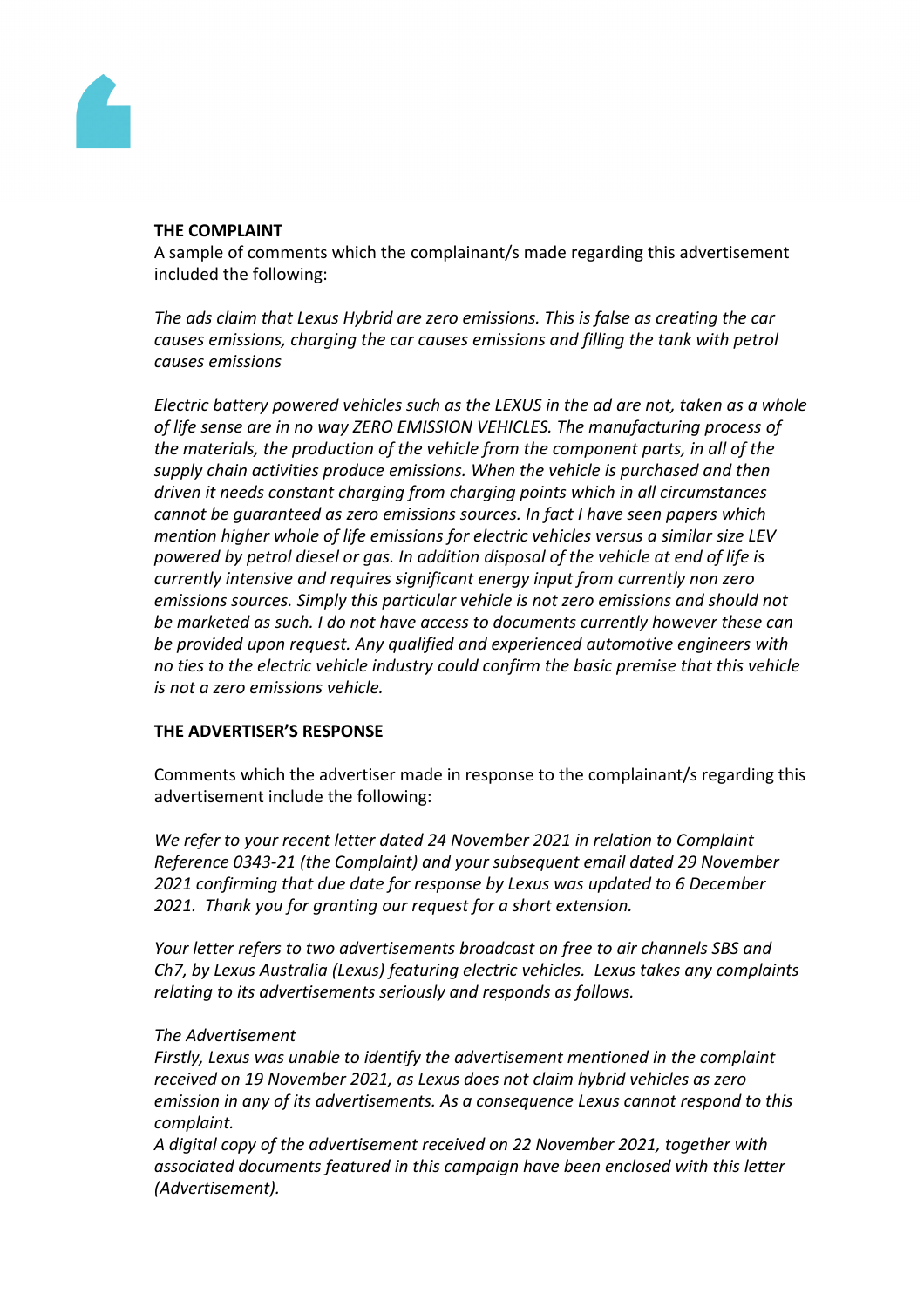

*By way of general summary, the Advertisement was created for the launch of Lexus UX 300e, the brand's first all-electric vehicle. The Advertisement introduces benefits of owning the vehicle by starting with the question "Lexus electric… Why?" The audience is taken through different scenes and occasions where drivers answer the question with short statements such as "zero emissions." Relevant disclaimers are shown throughout the Advertisements to contextualise the general statements in the voice over.*

#### *The Complaint*

*In your letter, you advise that the following two complaints were received.*

#### *On 19 November 2021, which stated:*

*"The ads claim that Lexus Hybrid are zero emissions. This is false as creating the car causes emissions, charging the car causes emissions and filling the tank with petrol causes emissions."*

*As identified above, Lexus was unable to identify the advertisement mentioned in this complaint. As a consequence, Lexus cannot respond to this complaint.*

#### *On 22 November 2021, which stated:*

*"Electric battery powered vehicles such as the LEXUS in the ad are not, taken as a whole of life sense are in no way ZERO EMISSION VEHICLES. The manufacturing process of the materials, the production of the vehicle from the component parts, in all of the supply chain activities produce emissions. When the vehicle is purchased and then driven it needs constant charging from charging points which in all circumstances cannot be guaranteed as zero emissions sources. In fact, I have seen papers which mention higher whole of life emissions for electric vehicles versus a similar size LEV powered by petrol diesel or gas. In addition disposal of the vehicle at end of life is currently intensive and requires significant energy input from currently non zero emissions sources. Simply this particular vehicle is not zero emissions and should not be marketed as such. I do not have access to documents currently however these can be provided upon request. Any qualified and experienced automotive engineers with no ties to the electric vehicle industry could confirm the basic premise that this vehicle is not a zero emissions vehicle." (22 Nov Complaint)*

*You have advised that the 22 Nov Complaint falls under the AANA Environmental Claims in Advertising and Marketing Code (Environmental Claims Code) and Section 2 of the AANA Advertiser Code of Ethics (AANA Code). Lexus responds to each of the sections in the Environmental Claims Code and each of the subsections in Section 2 of the AANA Code below.*

#### *Lexus Response to 22 Nov Complaint*

*Lexus does not believe that the "zero emission" statement made in the Advertisement is in breach of Section 1 to 3 of the Environmental Claims Code for the following reasons:*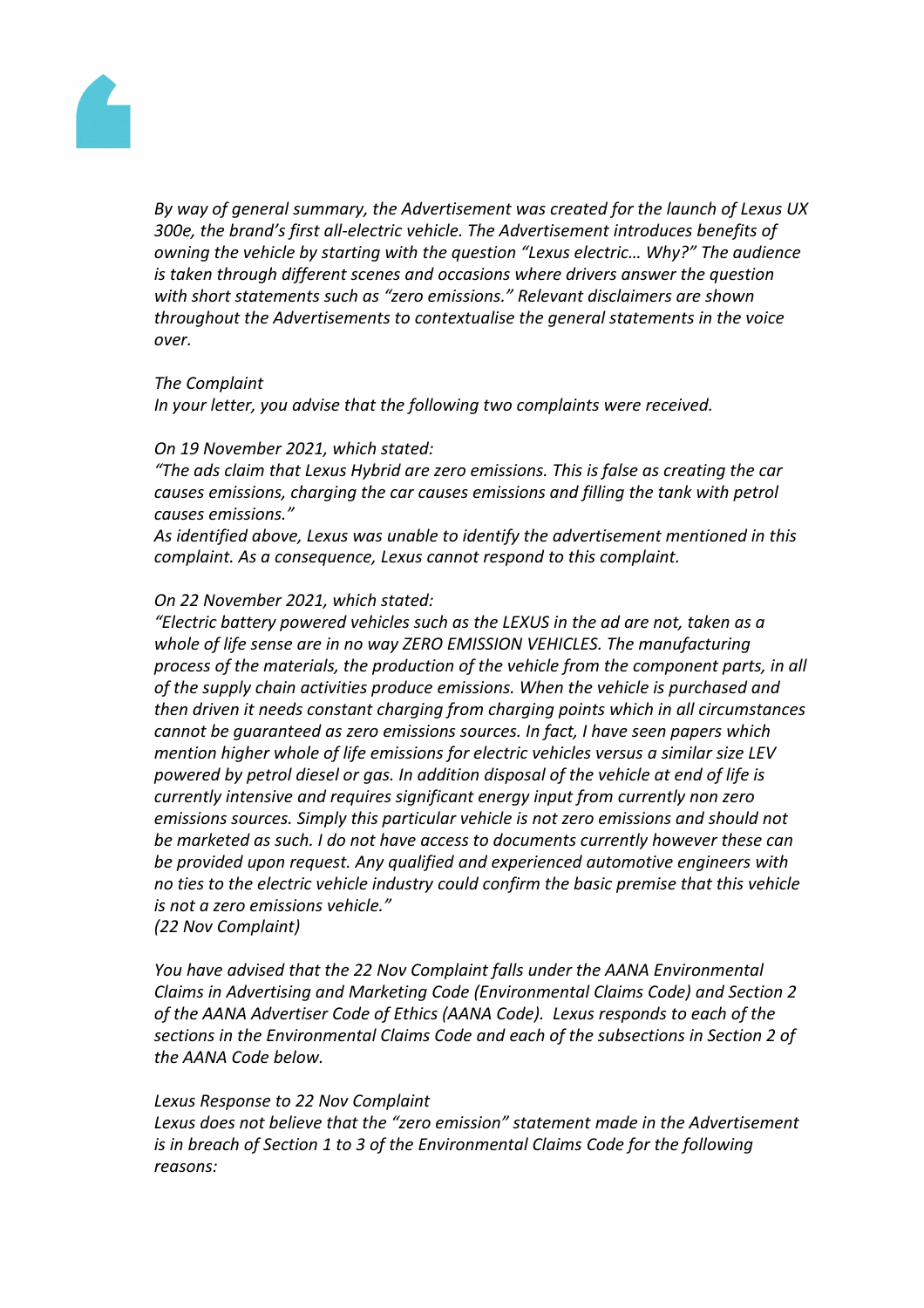

## *Section 1 – Truthful and Factual Presentation*

*• Lexus is aware that the whole lifecycle of electric vehicles is not zero emissions and carefully structured the Advertisement in such a way that consumers are not misled and deceived. In particular, each time zero emissions are mentioned in the Advertisement, a qualification is prominently displayed as a disclaimer at the bottom of the screen in clear language that states 'zero tailpipe emissions.' Lexus believes that the Advertisement in its totality makes it clear to consumers that zero emissions only relate to the vehicle itself (specifically the emissions or lack thereof, from its tailpipe) not the whole lifecycle of the vehicle's production.*

*Section 2 – A Genuine Benefit to The Environment*

*• "Zero emissions" are a simple and short statement accompanied by a disclaimer. In the Advertisement, there are no other environmental claims about the vehicle which could potentially be deemed to expressly or by implication overstate the benefit to the environment, nor suggest that zero emissions are applied to any other aspects of the vehicle but tailpipe emissions.*

*Section 3 – Substantiation*

- *• Please refer to the enclosed Letter of Confirmation submitted to ClearAds, which substantiates the claims made in the Advertisement.*
- *• The UX 300e adopted an FF-EV system equipped with a large-capacity lithiumion battery and a high-output motor, which replaces the combustible petrol engine cutting out petrol emissions from the vehicle, hence "zero emission from tailpipe (as disclaimed)."*

*Lexus is of the view that subclauses 2.1 to 2.7 of the AANA Code are not relevant to the Advertisement. As the concepts covered by those sections do not arise in the 22 Nov Complaint.*

*In light of the above,*

- *• Lexus submits that the 22 Nov Complaint misinterprets the content of the Advertisement and that the Advertisement has not breached the Environmental Claims Code or AANA Code. Consequently, Lexus requests that the 22 Nov Complaint be dismissed.*
- *• As Lexus was unable to identify the advertisement mentioned in the complaint dated 19 November 2021, Lexus is unable to respond to that complaint, Lexus requests that it also be dismissed.*

*If you require any further assistance or information, please do not hesitate to contact me.*

## **THE DETERMINATION**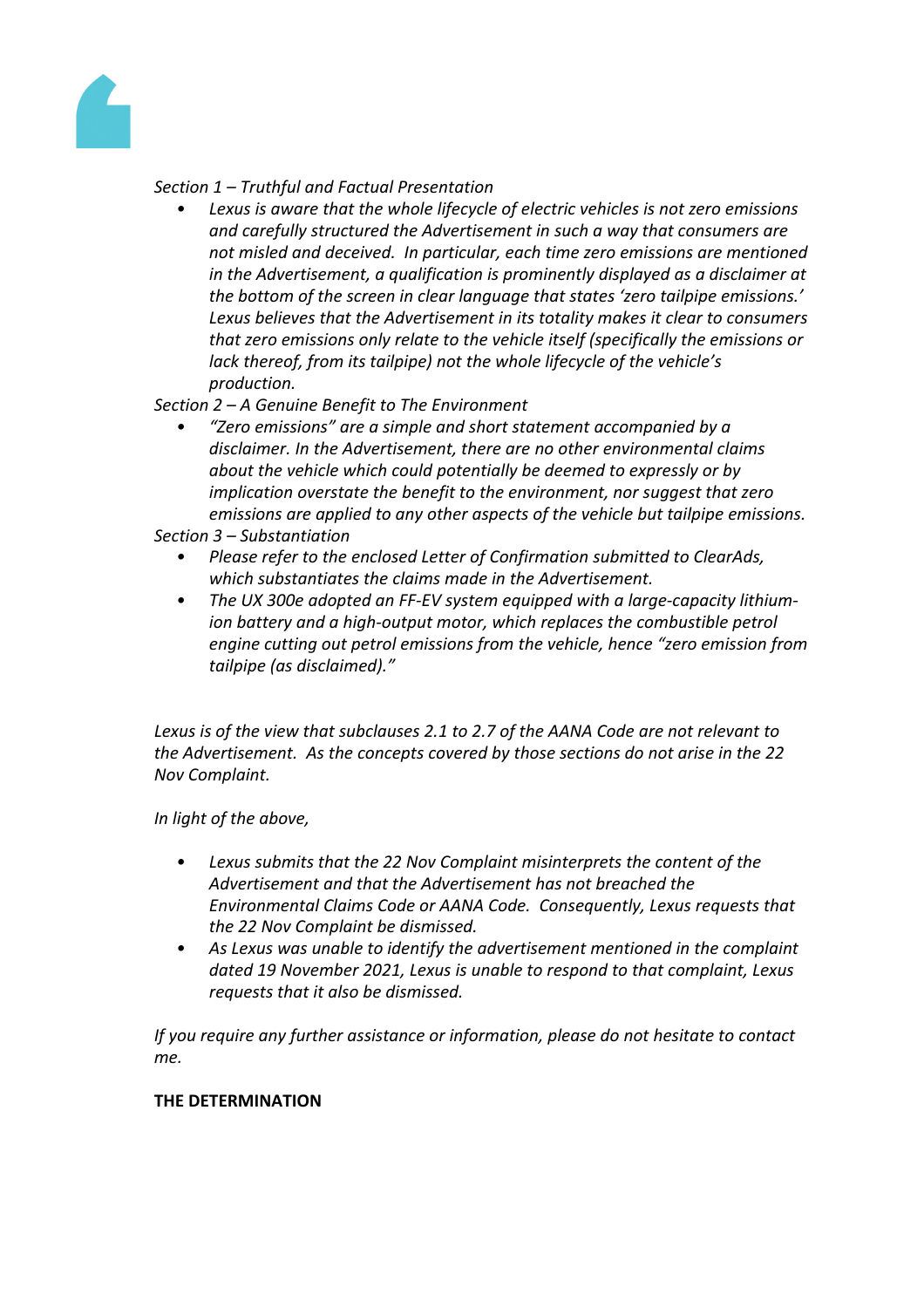

The Ad Standards Community Panel (the Panel) considered whether this advertisement breaches the AANA Environmental Claims in Advertising and Marketing Code (the Environmental Code).

The Panel noted the complainants' concerns that the car advertised is not zero emissions as there are emissions used in production, transport and powering of the vehicle.

The Panel viewed the advertisement and noted the advertiser's response.

## **Is an environmental claim being made?**

The Panel considered whether the advertisement made an Environmental Claim.

The Environment Code applies to 'Environmental Claims' in advertising and marketing communications.

The Code defines Environmental Claims as "any express or implied representation that an aspect of a product or service as a whole, or a component or packaging of, or a quality relating to, a product or service, interacts with or influences (or has the capacity to interact with or influence) the Environment".

The Panel noted that at two points during the advertisement people say, "zero emissions". The Panel considered that zero emissions is a claim that the vehicle being promoted has a lesser negative impact on the environment than other vehicles. The Panel considered that this was an environmental claim.

# **1 a) Environmental Claims in Advertising or Marketing Communication…shall not be misleading or deceptive or be likely to mislead or deceive**

The Panel noted that the Practice Note for this Section includes:

*"It is not intended that legal tests be applied to determine whether advertisements are misleading or deceptive, or likely to mislead or deceive, in the areas of concern to this Code. Instead, consideration will be given as to whether the average consumer in the target market would be likely to be misled or deceived by the material.*

*Factors to consider include:*

 *An advertisement may be misleading or deceptive directly or by implication or through emphasis, comparisons, contrasts or omissions. It does not matter whether the advertisement actually misled anyone, or whether the advertiser intended to mislead – if the advertisement is likely to mislead or deceive there will be a breach of the Code.*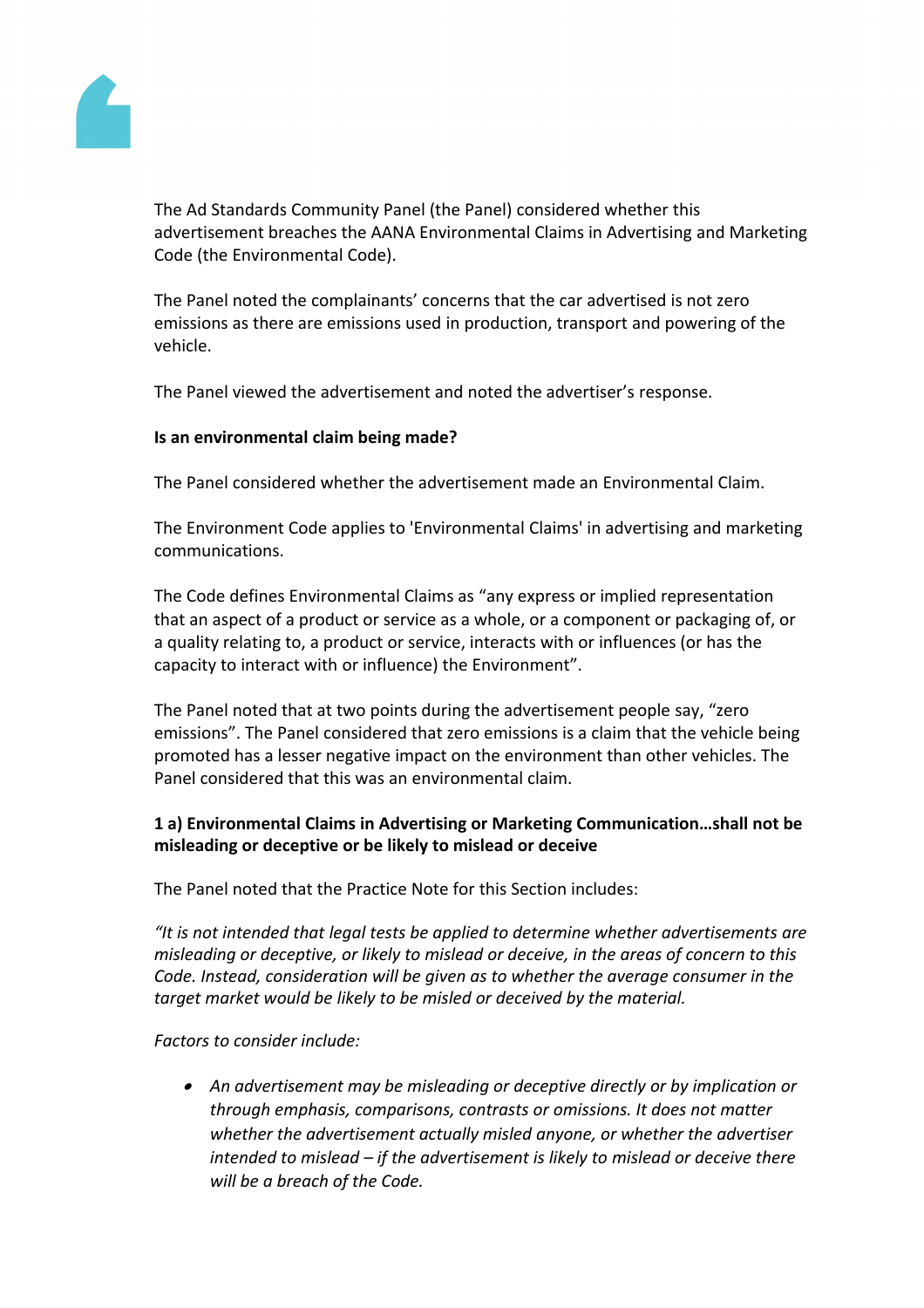

 *The target market or likely audience of the advertising or marketing communication should be carefully considered when making environmental claims. Therefore all advertising should be clear, unambiguous and balanced, and the use of technical or scientific jargon carefully considered."*

The Panel considered that the Environmental Claim in the advertisement is that the vehicle produces 'zero emissions'.

The Panel noted substantiation provided by the advertiser that the vehicle produces zero tailpipe emissions.

The Panel noted that each time the phrase 'zero emissions' is used the disclaimer 'zero tailpipe emissions' is shown on screen.

The Panel considered that most members of the community would understand that an electric vehicle being promoted as zero emissions is a reference to tailpipe emissions, and not to the overall production and charging of the vehicle.

The Panel considered that this understanding in combination with the disclaimer meant that the average consumer in the target market would not be likely to be misled or deceived by the material.

# **Section 1 a) conclusion**

The Panel determined that the advertisement did not breach Section 1 a) of the Environmental Code.

**1 c) Environmental Claims in Advertising or Marketing Communication…shall represent the attributes or extent of the environmental benefits or limitations as they relate to a particular aspect of a product or service in a manner that can be clearly understood by the consumer.**

The Panel noted that the Practice Note for this Section includes:

*The environmental claim should not be extended, or implied to be extended, to a whole product or service when it relates only to one aspect of the product eg packaging or energy use, or service. For example, if the claim relates to the:*

*• packaging only, but not the use of that product, the claim should not imply that it relates to the product as well as the packaging;*

*• energy use in the manufacture of a product, the claim should not imply that it relates to the energy use in the manufacture of the packaging as well. Relevant information should be presented together.*

Consistent with the determination under Section 2a) the Panel considered that the advertisement does not imply that the entire production and use of the vehicle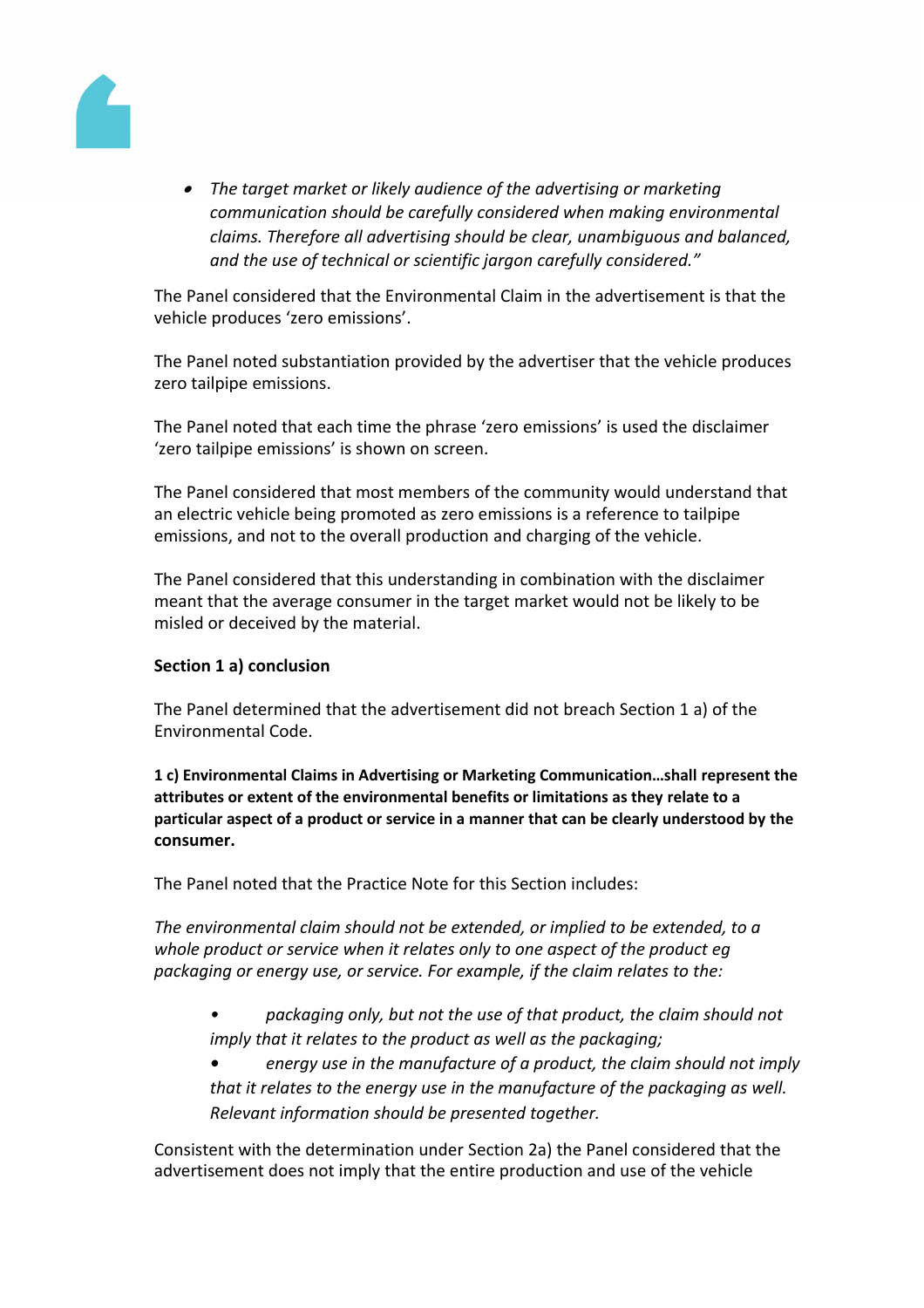

produces no emissions. The Panel considered that the claim zero emission would be understood to be limited to tailpipe emissions and that this was communicated in a manner that would be clearly understood by the consumer.

## **Section 1 c) conclusion**

The Panel determined that the advertisement did not breach Section 1 c) of the Environmental Code.

## **2 a) Environmental Claims must… be relevant, specific and clearly explain the significance of the claim**

The Panel noted that the Practice Note for this Section includes:

*"Environmental claims should only be made where there is a genuine benefit or advantage. Environmental benefits should not be advertised if they are irrelevant, insignificant or simply advertise the observance of existing law. Advertising and marketing communication should adequately explain the environmental benefits of the advertised product or service to its target audience. It is not the intent of the advertiser making the claim that will determine whether it is considered misleading; it is the overall impression given to the consumer that is important. Advertising therefore should not inadvertently mislead consumers through vague or ambiguous wording. Providing only partial information to consumers risks misleading them. Generally a claim should refer to a specific part of a product or its production process such as extraction, transportation, manufacture, use, packaging or disposal."*

The Panel noted that the advertisement and disclaimers were clear in limiting the environmental benefit to the vehicle having zero tailpipe emissions.

## **Section 2 a) conclusion**

The Panel determined that the advertisement did not breach Section 2 a) of the Environmental Code.

## **2 b) Environmental Claims must…not overstate the claim expressly or by implication**

The Panel noted that the Practice Note for this Section includes:

*"Advertisers and marketers should avoid making claims that expressly or impliedly overstate an environmental benefit. Consideration should be given to whether there is sufficient disclosure of any negative impacts. For example, whether negative impacts have been withheld which, if known, would diminish the positive attribute."*

Consistent with the determinations above, the Panel considered that the advertisement did not overstate the claim expressly or by implication.

## **Section 2 b) conclusion**